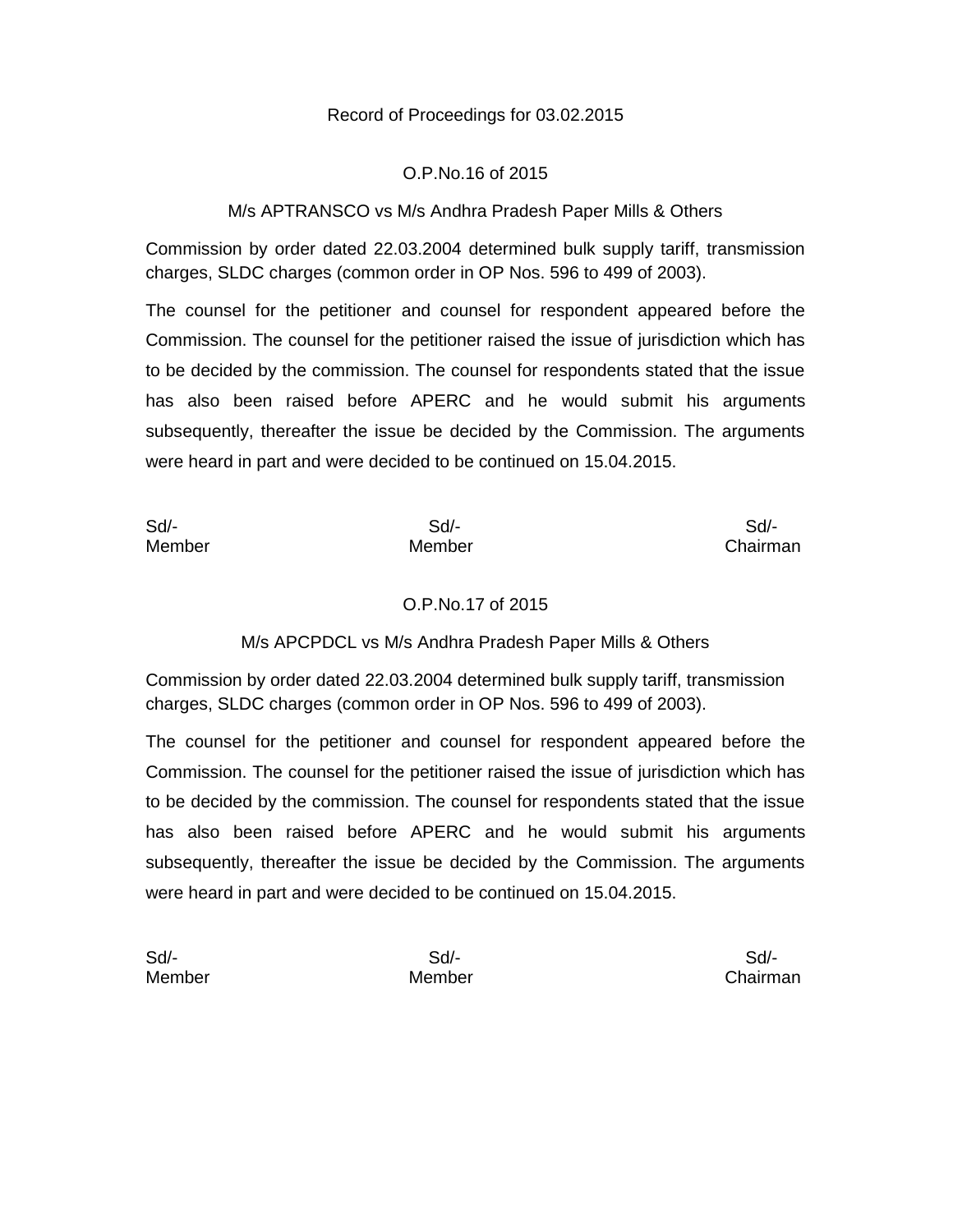## O.P.No.18 of 2015

#### M/s APNPDCL vs M/s Andhra Pradesh Paper Mills & Others

Commission by order dated 22.03.2004 determined bulk supply tariff, transmission charges, SLDC charges (common order in OP Nos. 596 to 499 of 2003).

The counsel for the petitioner and counsel for respondent appeared before the Commission. The counsel for the petitioner raised the issue of jurisdiction which has to be decided by the commission. The counsel for respondents stated that the issue has also been raised before APERC and he would submit his arguments subsequently, thereafter the issue be decided by the Commission. The arguments were heard in part and were decided to be continued on 15.04.2015.

Sd/- Sd/- Sd/- Member Member Chairman

#### O.P.No.19 of 2015

M/s APTRANSCO vs M/s Small Hydro Power Developers' Association & Others

Commission by order dated 22.03.2004 determined bulk supply tariff, transmission charges, SLDC charges (common order in OP Nos. 30 to 34 of 2004).

The counsel for the petitioner and counsel for respondent appeared before the Commission. The counsel for the petitioner raised the issue of jurisdiction which has to be decided by the commission. The counsel for respondents stated that the issue has also been raised before APERC and he would submit his arguments subsequently, thereafter the issue be decided by the Commission. The arguments were heard in part and were decided to be continued on 15.04.2015.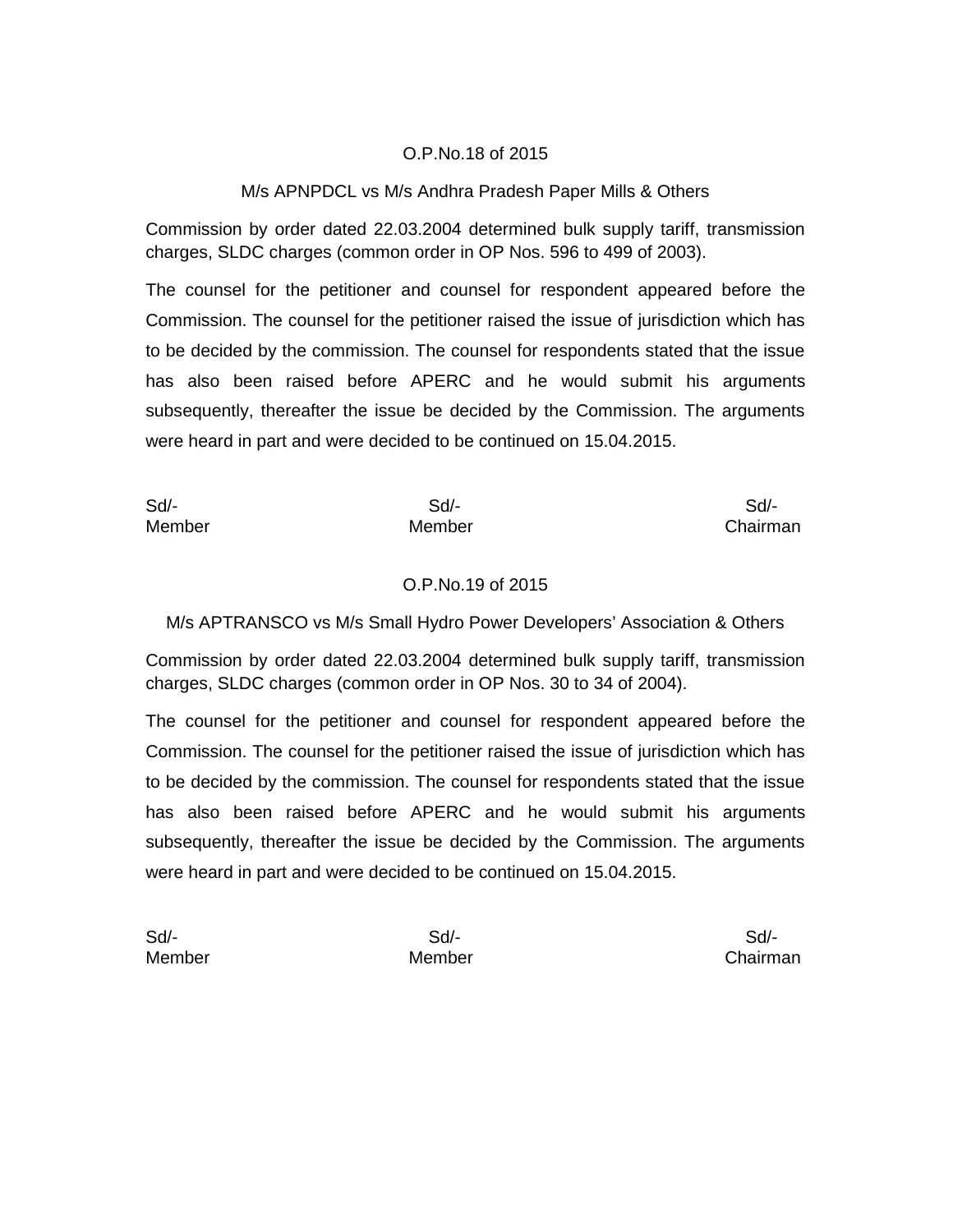## O.P.No.20 of 2015

## M/s APCPDCL vs M/s Small Hydro Power Developers' Association & Others

Commission by order dated 22.03.2004 determined bulk supply tariff, transmission charges, SLDC charges (common order in OP Nos. 30 to 34 of 2004).

The counsel for the petitioner and counsel for respondent appeared before the Commission. The counsel for the petitioner raised the issue of jurisdiction which has to be decided by the commission. The counsel for respondents stated that the issue has also been raised before APERC and he would submit his arguments subsequently, thereafter the issue be decided by the Commission. The arguments were heard in part and were decided to be continued on 15.04.2015.

Sd/- Sd/- Sd/- Member Member Chairman

## O.P.No.21 of 2015

M/s APNPDCL vs M/s Small Hydro Power Developers' Association & Others

Commission by order dated 22.03.2004 determined bulk supply tariff, transmission charges, SLDC charges (common order in OP Nos. 30 to 34 of 2004).

The counsel for the petitioner and counsel for respondent appeared before the Commission. The counsel for the petitioner raised the issue of jurisdiction which has to be decided by the commission. The counsel for respondents stated that the issue has also been raised before APERC and he would submit his arguments subsequently, thereafter the issue be decided by the Commission. The arguments were heard in part and were decided to be continued on 15.04.2015.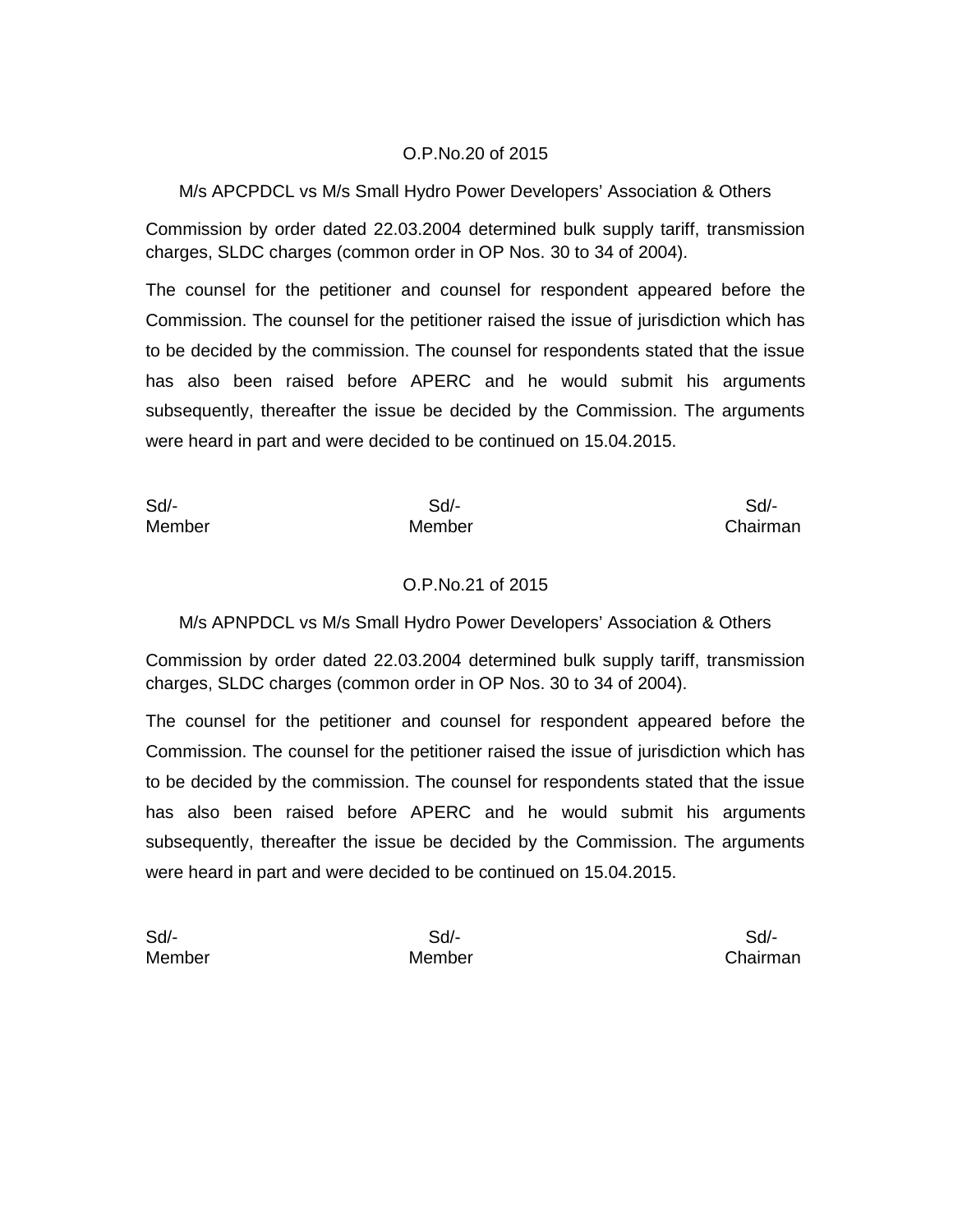## O.P.No.22 of 2015

## M/s APNPDCL vs M/s Small Hydro Power Developers' Association & Others

Determination of tariffs including transmission charges. Certain generators questioned the tariff order dated 23.03.2006 in respect of levy of transmission control period 2006-07.

The counsel for the petitioner and counsel for respondent appeared before the Commission. The counsel for the petitioner raised the issue of jurisdiction which has to be decided by the commission. The counsel for respondents stated that the issue has also been raised before APERC and he would submit his arguments subsequently, thereafter the issue be decided by the Commission. The arguments were heard in part and were decided to be continued on 15.04.2015.

Member Member Chairman

Sd/- Sd/- Sd/-

## O.P.No.23 of 2015

M/s APCPDCL vs M/s Small Hydro Power Developers' Association & Others

Commission by order dated 22.03.2004 determined bulk supply tariff, transmission charges, SLDC charges (common order in OP Nos. 30 to 34 of 2004).

The counsel for the petitioner and counsel for respondent appeared before the Commission. The counsel for the petitioner raised the issue of jurisdiction which has to be decided by the commission. The counsel for respondents stated that the issue has also been raised before APERC and he would submit his arguments subsequently, thereafter the issue be decided by the Commission. The arguments were heard in part and were decided to be continued on 15.04.2015.

Member Member Chairman

Sd/- Sd/- Sd/-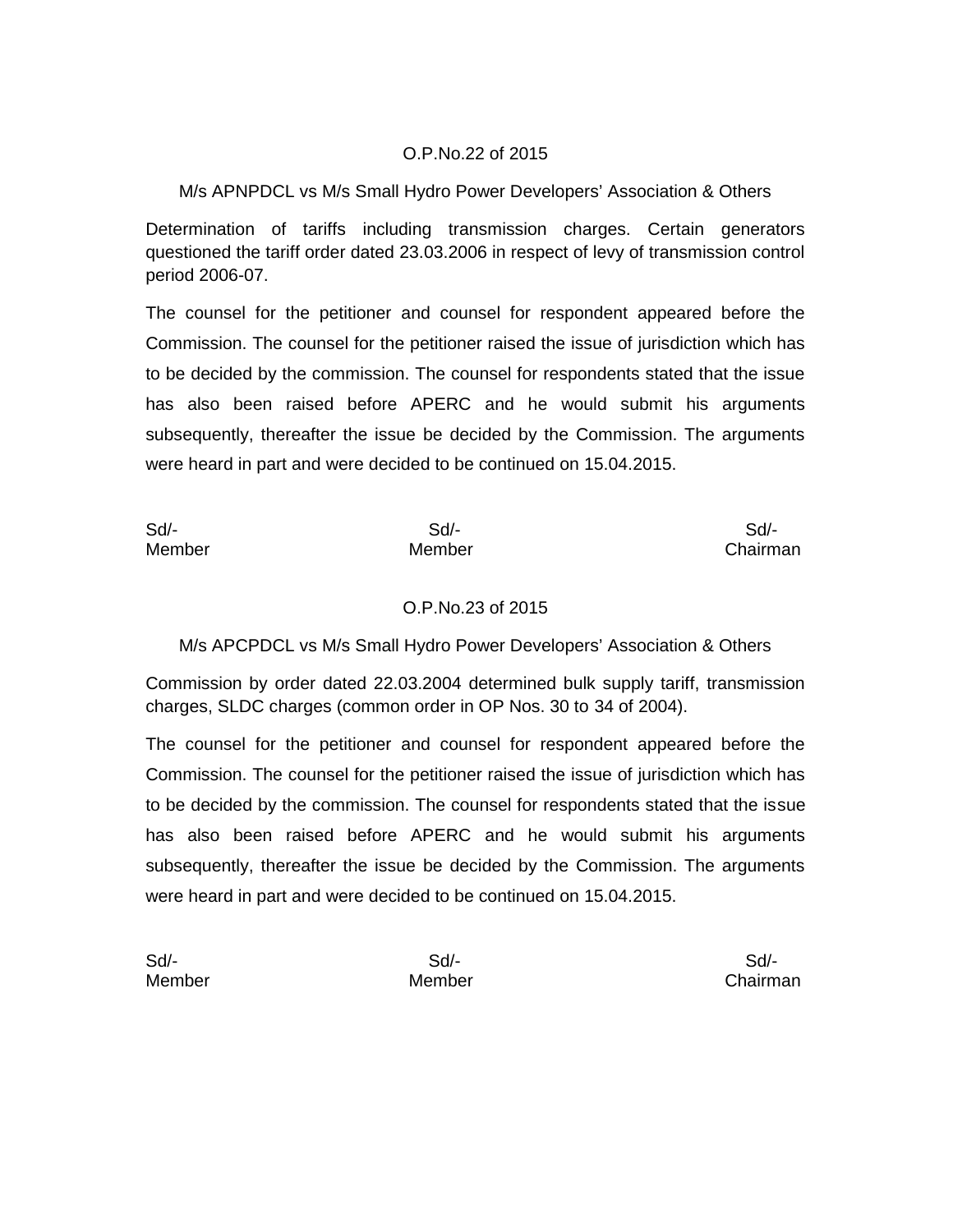## O.P.No.24 of 2015

## M/s APNPDCL vs M/s Small Hydro Power Developers' Association & Others

Commission by order dated 22.03.2004 determined bulk supply tariff, transmission charges, SLDC charges (common order in OP Nos. 30 to 34 of 2004).

The counsel for the petitioner and counsel for respondent appeared before the Commission. The counsel for the petitioner raised the issue of jurisdiction which has to be decided by the commission. The counsel for respondents stated that the issue has also been raised before APERC and he would submit his arguments subsequently, thereafter the issue be decided by the Commission. The arguments were heard in part and were decided to be continued on 15.04.2015.

Member Member Chairman

Sd/- Sd/- Sd/-

#### R.P.No.01 of 2015

## M/s RPP Ltd. Vs DISCOMS

Petition for reviewing the tariff order dated 20.03.2009 in OP Nos. 17 to 20 of 2009 in respect of wheeling tariff for FY 2009-10 to 2013-14 and RST for FY 2009-10

The counsel for the petitioner and counsel for respondent appeared before the Commission. The counsel for the petitioner raised the issue of jurisdiction which has to be decided by the commission. The counsel for respondents stated that the issue has also been raised before APERC and he would submit his arguments subsequently, thereafter the issue be decided by the Commission. The arguments were heard in part and were decided to be continued on 15.04.2015.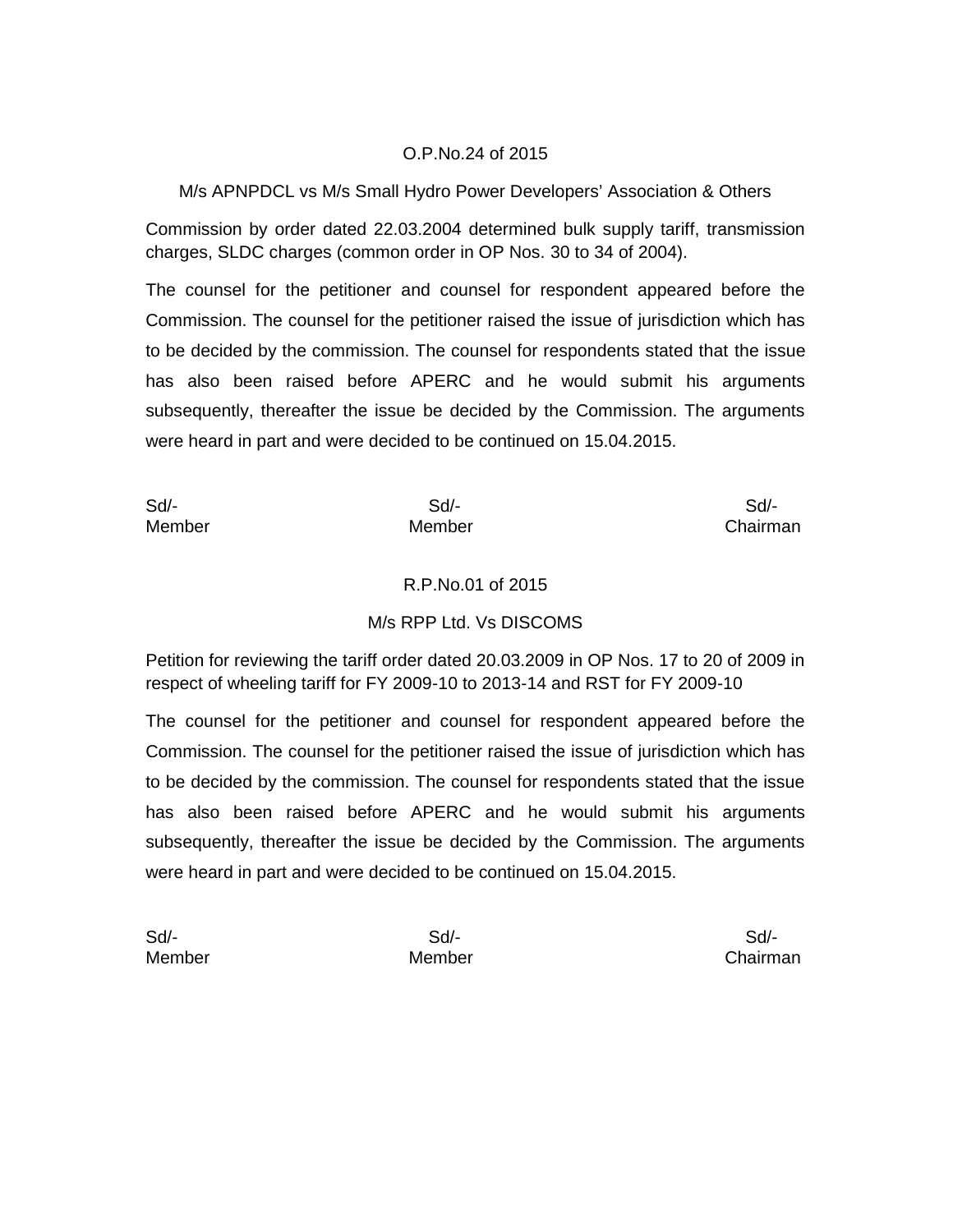### R.P.No.02 of 2015

#### M/s RPP Ltd. Vs APTRANSCO

Petition for reviewing the tariff order dated 20.03.2009 in OP Nos. 17 to 20 of 2009 in respect of wheeling tariff for FY 2009-10 to 2013-14.

The counsel for the petitioner and counsel for respondent appeared before the Commission. The counsel for the petitioner raised the issue of jurisdiction which has to be decided by the commission. The counsel for respondents stated that the issue has also been raised before APERC and he would submit his arguments subsequently, thereafter the issue be decided by the Commission. The arguments were heard in part and were decided to be continued on 15.04.2015.

Sd/- Sd/- Sd/- Member Member Chairman

#### R.P.No.03 of 2015

## M/s KCP & 2 others Vs APPCC, APTRANSCO & DISCOMS

Petition for reviewing the tariff order dated 20.03.2009 in OP Nos. 17 to 20 of 2009 in respect of wheeling tariff for FY 2009-10 to 2013-14.

The counsel for the petitioner and counsel for respondent appeared before the Commission. The counsel for the petitioner raised the issue of jurisdiction which has to be decided by the commission. The counsel for respondents stated that the issue has also been raised before APERC and he would submit his arguments subsequently, thereafter the issue be decided by the Commission. The arguments were heard in part and were decided to be continued on 15.04.2015.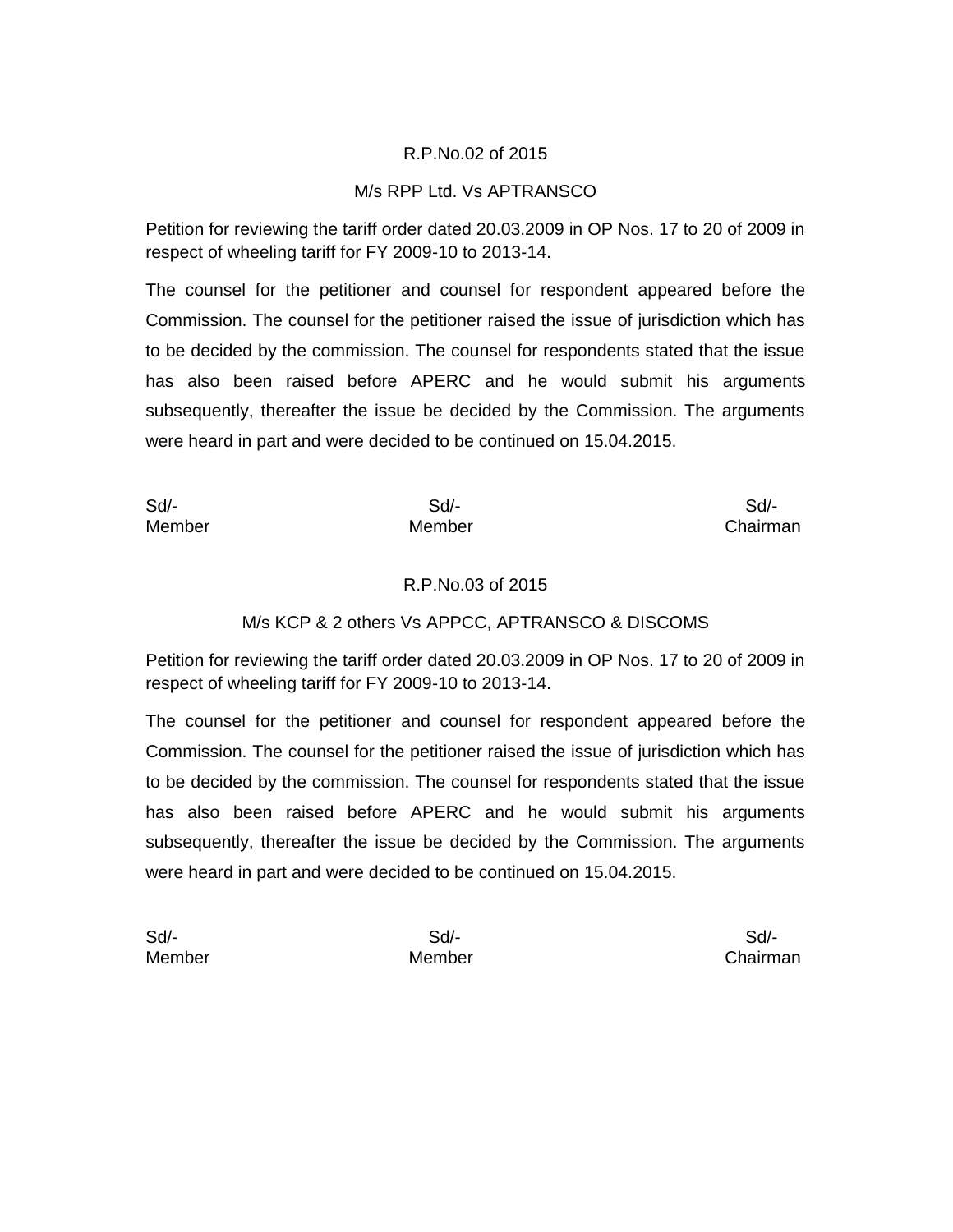## R.P.No.04 of 2015

## M/s KCP & 2 others Vs APPCC, APTRANSCO & DISCOMS

Petition for reviewing the tariff order dated 20.03.2009 in OP Nos. 17 to 20 of 2009 in respect of wheeling tariff for FY 2009-10 to 2013-14.

The counsel for the petitioner and counsel for respondent appeared before the Commission. The counsel for the petitioner raised the issue of jurisdiction which has to be decided by the commission. The counsel for respondents stated that the issue has also been raised before APERC and he would submit his arguments subsequently, thereafter the issue be decided by the Commission. The arguments were heard in part and were decided to be continued on 15.04.2015.

Sd/- Sd/- Sd/- Member Member Chairman

#### R.P.No.05 of 2015

Small Hydro Power Developers Association & 16 others vs DISCOMS

Petition for reviewing the tariff order dated 20.03.2009 in OP Nos. 17 to 20 of 2009 in respect of wheeling tariff for FY 2009-10 to 2013-14.

The counsel for the petitioner and counsel for respondent appeared before the Commission. The counsel for the petitioner raised the issue of jurisdiction which has to be decided by the commission. The counsel for respondents stated that the issue has also been raised before APERC and he would submit his arguments subsequently, thereafter the issue be decided by the Commission. The arguments were heard in part and were decided to be continued on 15.04.2015.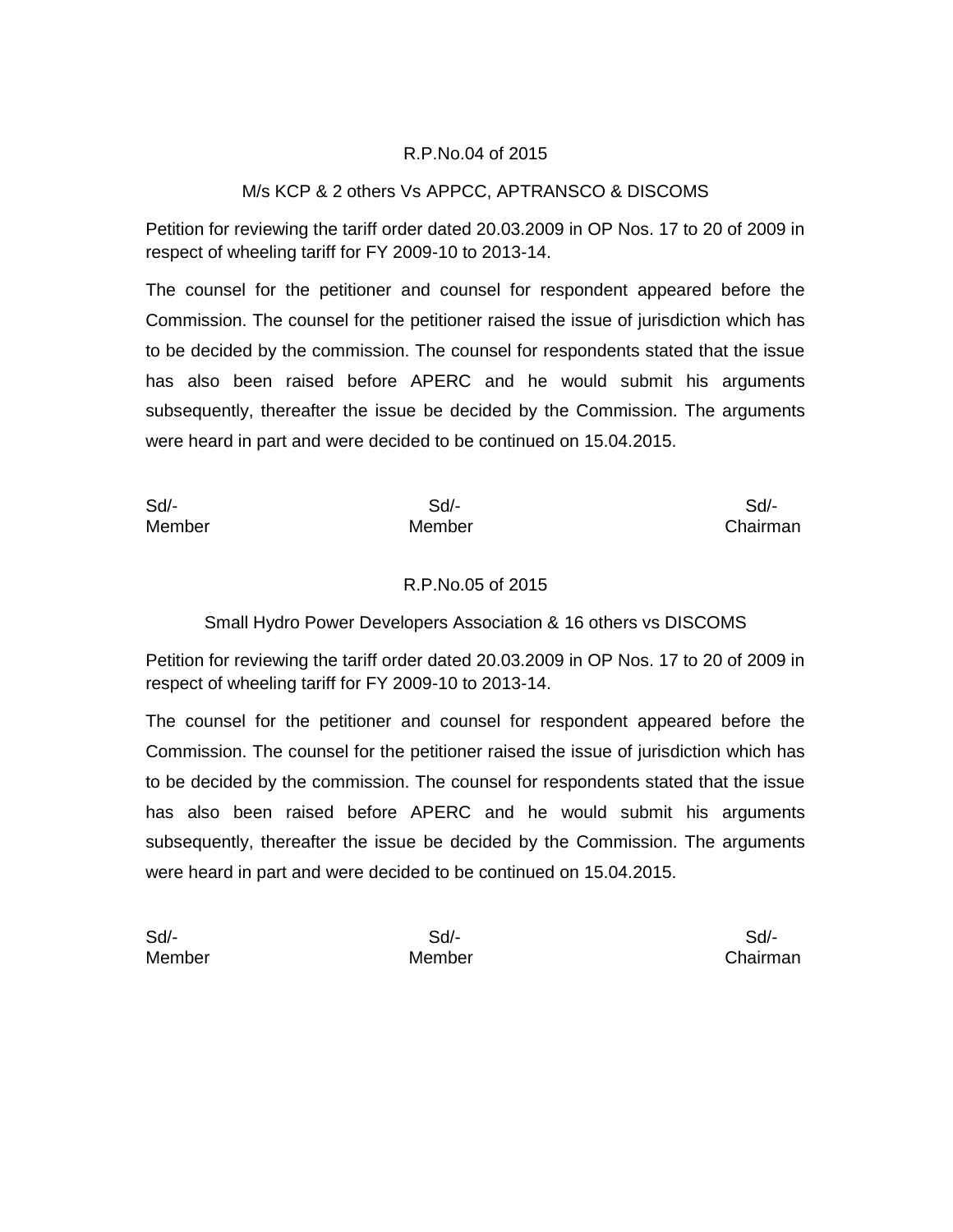## O.P.No.25 of 2015

#### M/s GVK Industries vs DISCOMS & APPCC

Petition u/s 86 (1) (f) of the Electricity Act, 2003 in respect of certain claims amounting to Rs. 262 crores.

The counsel for the petitioner and counsel for respondent appeared before the Commission. The counsel for the petitioner raised the issue of jurisdiction which has to be decided by the commission. The counsel for respondents stated that the issue has also been raised before APERC and he would submit his arguments subsequently, thereafter the issue be decided by the Commission. The arguments were heard in part and were decided to be continued on 15.04.2015.

Sd/- Sd/- Sd/- Member Member Chairman

#### O.P.No.26 of 2015

#### APTRANSCO & 4 DISCOMS VS M/s GVK Industries Ltd.

Petition u/s 86 of the Electricity Act, 2003 seeking calculation of interest on working capital for computation of fixed charges, limiting the working capital amount to the actual borrowings.

The counsel for the petitioner and counsel for respondent appeared before the Commission. The counsel for the petitioner raised the issue of jurisdiction which has to be decided by the commission. The counsel for respondents stated that the issue has also been raised before APERC and he would submit his arguments subsequently, thereafter the issue be decided by the Commission. The arguments were heard in part and were decided to be continued on 15.04.2015.

| Sd/-   |  |
|--------|--|
| Member |  |

Member Member Chairman

Sd/- Sd/- Sd/-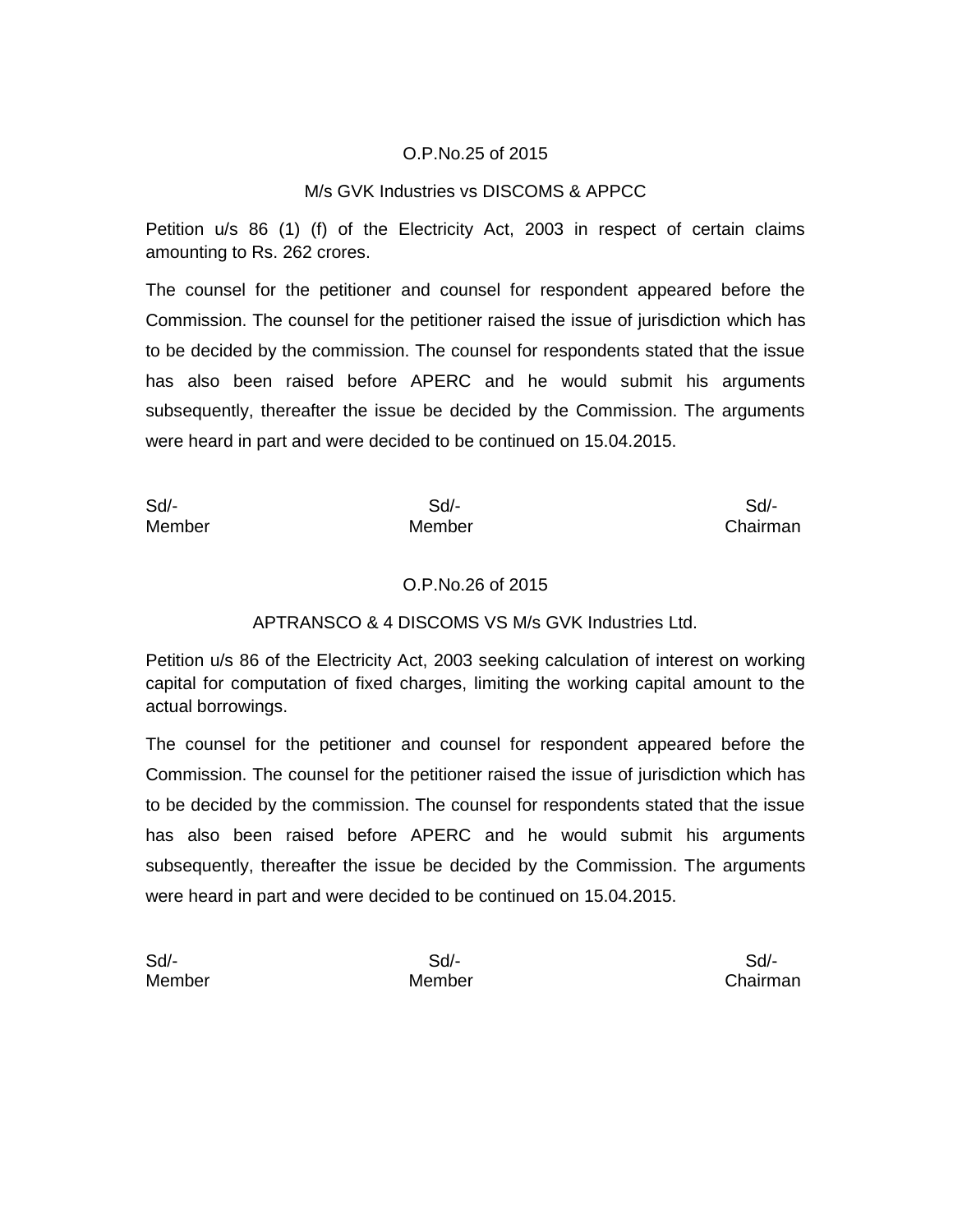## O.P.No.27 of 2015

## M/s Lanco Kondapalli Power Ltd. vs APPCC, APTRANSCO & DISCOMS

Petition u/s 86 (1) (f) of the Electricity Act, 2003 claiming finance and procurement costs payable by the respondents together with interest thereon and IA No. 4 of 2010 filed by the respondlents.

The counsel for the petitioner and counsel for respondent appeared before the Commission. The counsel for the petitioner raised the issue of jurisdiction which has to be decided by the commission. The counsel for respondents stated that the issue has also been raised before APERC and he would submit his arguments subsequently, thereafter the issue be decided by the Commission. The arguments were heard in part and were decided to be continued on 15.04.2015.

Sd/- Sd/- Sd/-

Member Member Chairman

## O.P.No.28 of 2015

## M/s Lanco Kondapalli Power Ltd. vs APPCC, APTRANSCO & DISCOMS

Petition u/s 62, 86 (1) (f) of the Electricity Act, 2003 claiming finance and procurement costs payable by the respondents together with interest thereon and IA No. 4 of 2010 filed by the respondents.

The counsel for the petitioner and counsel for respondent appeared before the Commission. The counsel for the petitioner raised the issue of jurisdiction which has to be decided by the commission. The counsel for respondents stated that the issue has also been raised before APERC and he would submit his arguments subsequently, thereafter the issue be decided by the Commission. The arguments were heard in part and were decided to be continued on 15.04.2015.

| Sd/-   |  |
|--------|--|
| Member |  |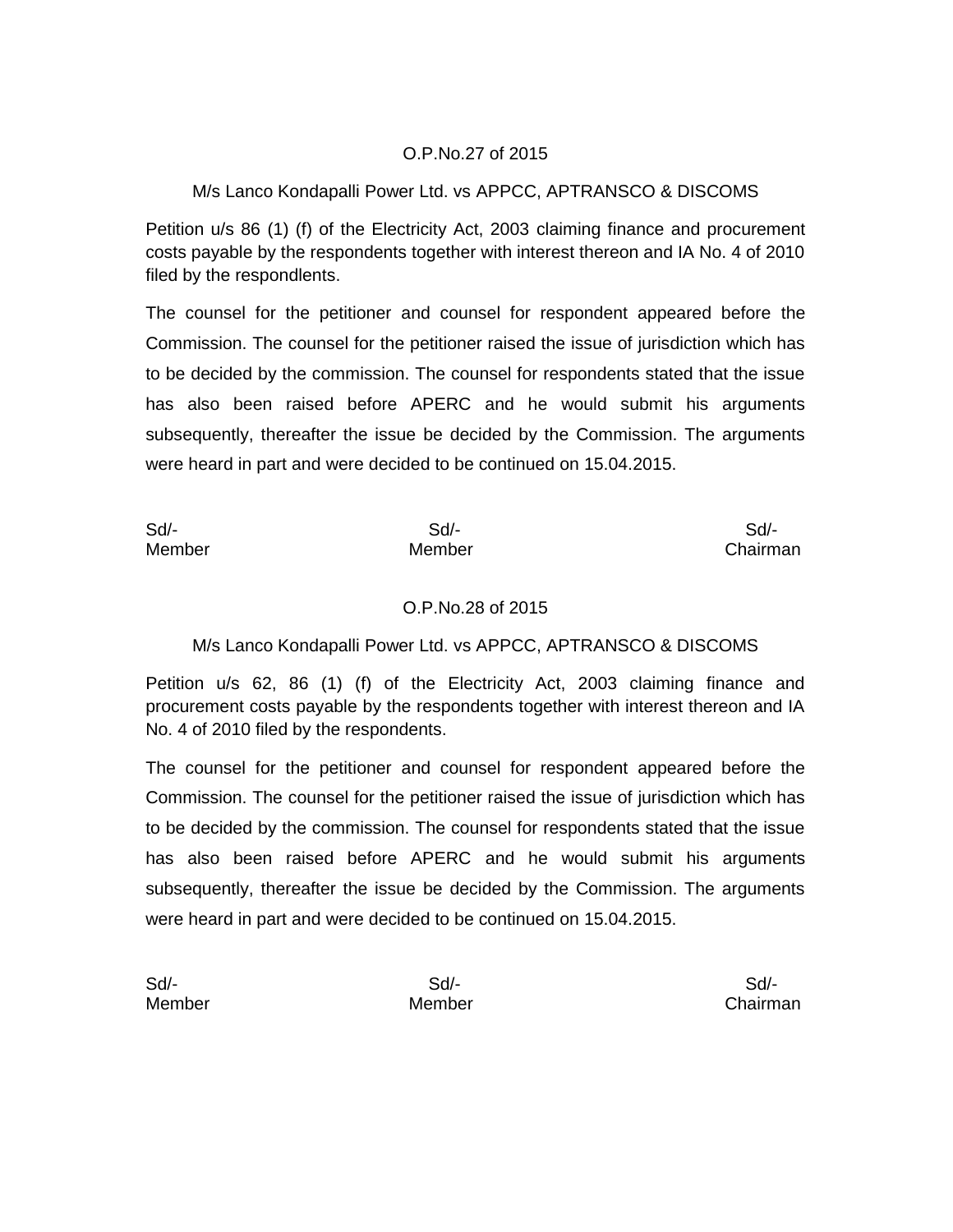## R.P.(SR) No.5 of 2015

M/s Guttaseema Wind Energy Company Pvt.Ltd. vs APTRANSCO & DISCOMS Petition for review of the order in OP Nos. 6 & 7 of 2009 dated 22.04.2013.

The counsel for the petitioner and counsel for respondent appeared before the Commission. The counsel for the petitioner raised the issue of jurisdiction which has to be decided by the commission. The counsel for respondents stated that the issue has also been raised before APERC and he would submit his arguments subsequently, thereafter the issue be decided by the Commission. The arguments were heard in part and were decided to be continued on 15.04.2015.

Sd/- Sd/- Sd/- Member Member Chairman

## R.P.(SR) No.6 of 2015

APTRANSCO & DISCOMS vs M/s Guttaseema Wind Energy Company Pvt.Ltd.

Petition for review of the order in OP Nos. 6 & 7 of 2009 dated 22.04.2013.

The counsel for the petitioner and counsel for respondent appeared before the Commission. The counsel for the petitioner raised the issue of jurisdiction which has to be decided by the commission. The counsel for respondents stated that the issue has also been raised before APERC and he would submit his arguments subsequently, thereafter the issue be decided by the Commission. The arguments were heard in part and were decided to be continued on 15.04.2015.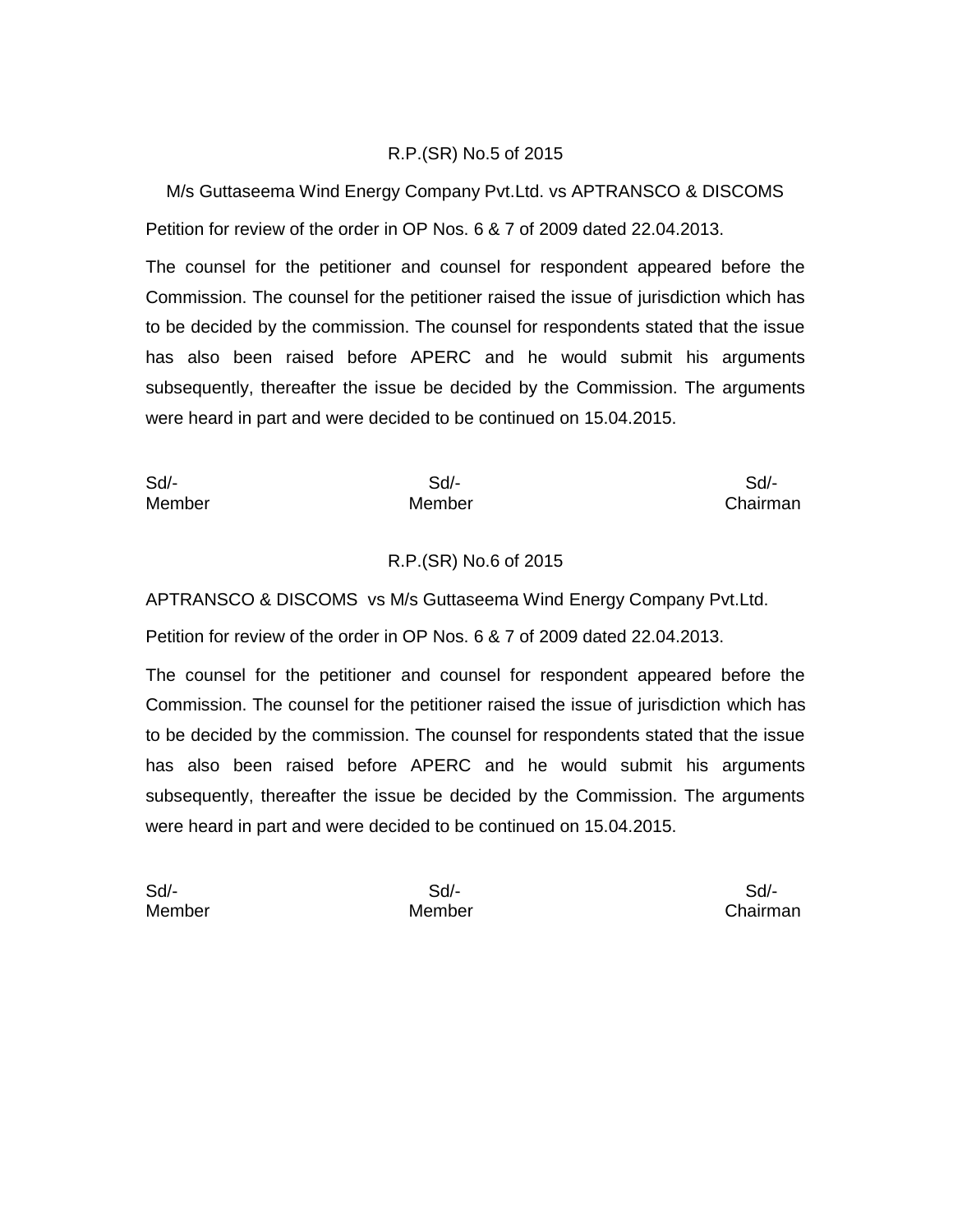## O.P.No.29 of 2015 & IA No. 03 of 2015

# APSLDC vs M/s GVK Power & Infrastructure Ltd. (Stage-1) & GVK Industries Ltd. (Stage-1)

Petition under order 1, Rule 10 of CPC r/w Section 94(2) of the Electricity Act, 2003, to implead M/s GVK Industries (Stage – 2) as respondent No. 2 in OP No. 12 of 2010.

The counsel for the petitioner and the representative for respondent appeared before the Commission. The counsel for the petitioner stated that the issue will be heard by APERC and as such the commission has no jurisdiction over the matter. On the other hand the representative stated that the matter involves jurisdiction may be adjourned to another date on which date they will submit the arguments. The Commission will consider the submissions and pass orders in the matter.

| Sd     | Sd/-   | Sd/-     |
|--------|--------|----------|
| Member | Member | Chairman |

## O.P.No.30 of 2015

## APSLDC vs M/s Goutami Power Ltd.

Petition filed for non-compliance of backing down instructions of APSLDC by the respondent.

The counsel for the petitioner and the representative for respondent appeared before the Commission. The counsel for the petitioner stated that the issue will be heard by APERC and as such the commission has no jurisdiction over the matter. On the other hand the representative stated that the matter involves jurisdiction may be adjourned to another date on which date they will submit the arguments. The Commission will consider the submissions and pass orders in the matter.

| Sd     | Sd/-   | Sd/-     |
|--------|--------|----------|
| Member | Member | Chairman |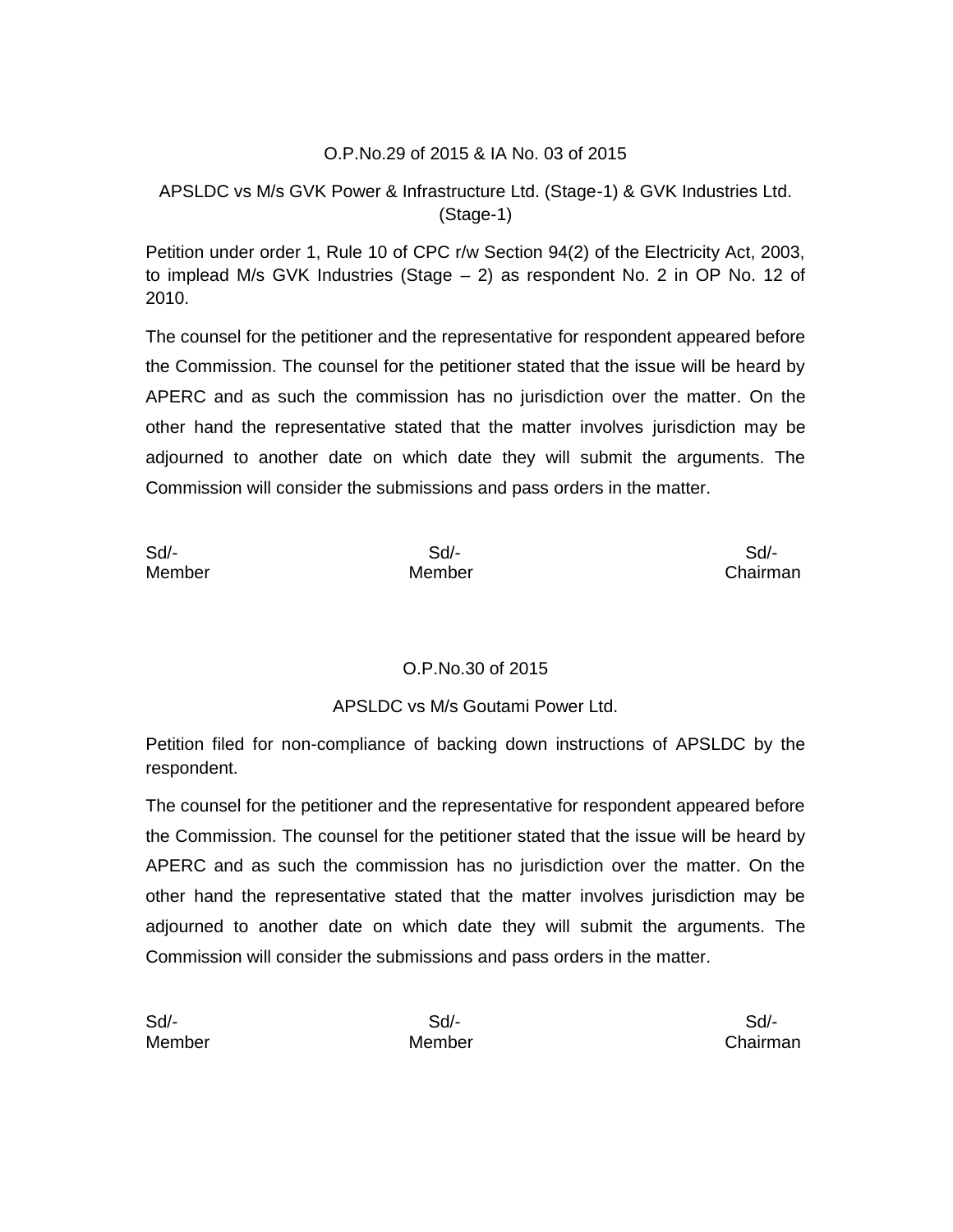## O.P.No.31 of 2015 & IA No. 04 of 2015

# APSLDC vs M/s GVK Power & Infrastructure Ltd. (Stage-II) & GVK Industries Ltd. (Stage-II)

Petition under order 1, Rule 10 of CPC r/w Section 94(2) of the Electricity Act, 2003, to implead M/s GVK Industries (Stage-I) as respondent No. 2 in OP No. 12 of 2010.

The counsel for the petitioner and the representative for respondent appeared before the Commission. The counsel for the petitioner stated that the issue will be heard by APERC and as such the commission has no jurisdiction over the matter. On the other hand the representative stated that the matter involves jurisdiction may be adjourned to another date on which date they will submit the arguments. The Commission will consider the submissions and pass orders in the matter.

| Sd/-   | Sd/-   | Sd/-     |
|--------|--------|----------|
| Member | Member | Chairman |

## O.P.No.32 of 2015 & IA No. 05 of 2015

## M/s Tata Power Trading Company Ltd. vs DISCOMS and APTRANSCO

Petition seeking the illegal and wrongful deductions towards illegal compensation claim for supply of short term power. IA filed by the petitioner seeking directions for release of the amounts on productions of bank guarantee pending disposal of the main OP.

The counsel for respondent appeared before the Commission. No representation on behalf of the petitioner. The counsel for respondents stated that this matter also involves the issue regarding jurisdiction and therefore, has also been raised before APERC. He would submit his arguments subsequently, thereafter the issue of jurisdiction be decided by the Commission. Accordingly posted to 15.04.2015.

| Sd     | Sd/-   | Sd/-     |
|--------|--------|----------|
| Member | Member | Chairman |